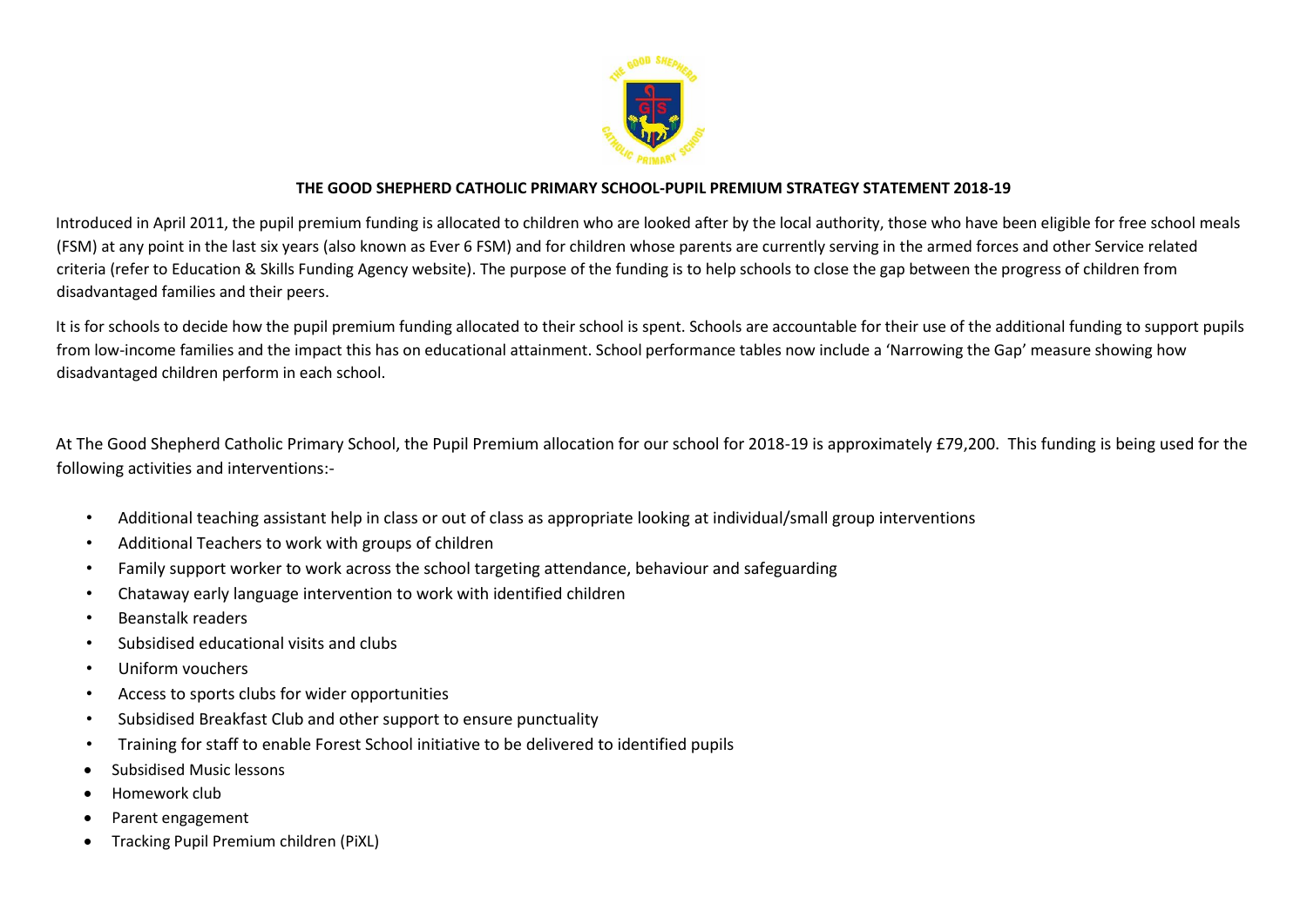- Developing Maths Skills through resources and interventions (PiXL)
- Improving handwriting

Any parent wishing to know more about the support their child is receiving is welcome to talk to the class teacher. Parents' Evenings are the ideal opportunity to review children's progress but you are welcome to make an appointment to see the class teacher at any time.

### **Impact of the use of the Pupil Premium Grant at The Good Shepherd Catholic Primary School**

The progress of this group of children, along with all children, is monitored and reported to the Interim Improvement Board every half term. It will be reported here annually.

#### **Are you Eligible for Free School Meals?**

We encourage all parents and carers to ensure that staff at our school know whether their child is entitled to Free School Meals (FSM) or has a parent who is or has been a member of the armed services. If you think your child is eligible, please speak to our office staff who can assist you in completing an application.

Parents can register their child for FSM if they are in receipt of any of the following benefits:

- Income Support
- Income-based Jobseeker's Allowance
- Income-related Employment Support Allowance
- Support from the National Asylum Support Service (NASS)
- Child Tax Credit, provided you are not entitle to Working Tax Credit and have an annual income, as assessed by HRM Revenue and Customs, that does not exceed £16,190
- Guarantee element of State Pension Credit
- Working Tax Credit "Run-on" the payment someone may receive for a further four weeks after they stop qualifying for Working Tax Credit
- Universal credit

How can I find out more about the pupil Premium? More information about Pupil Premium can be found on the DfE website at: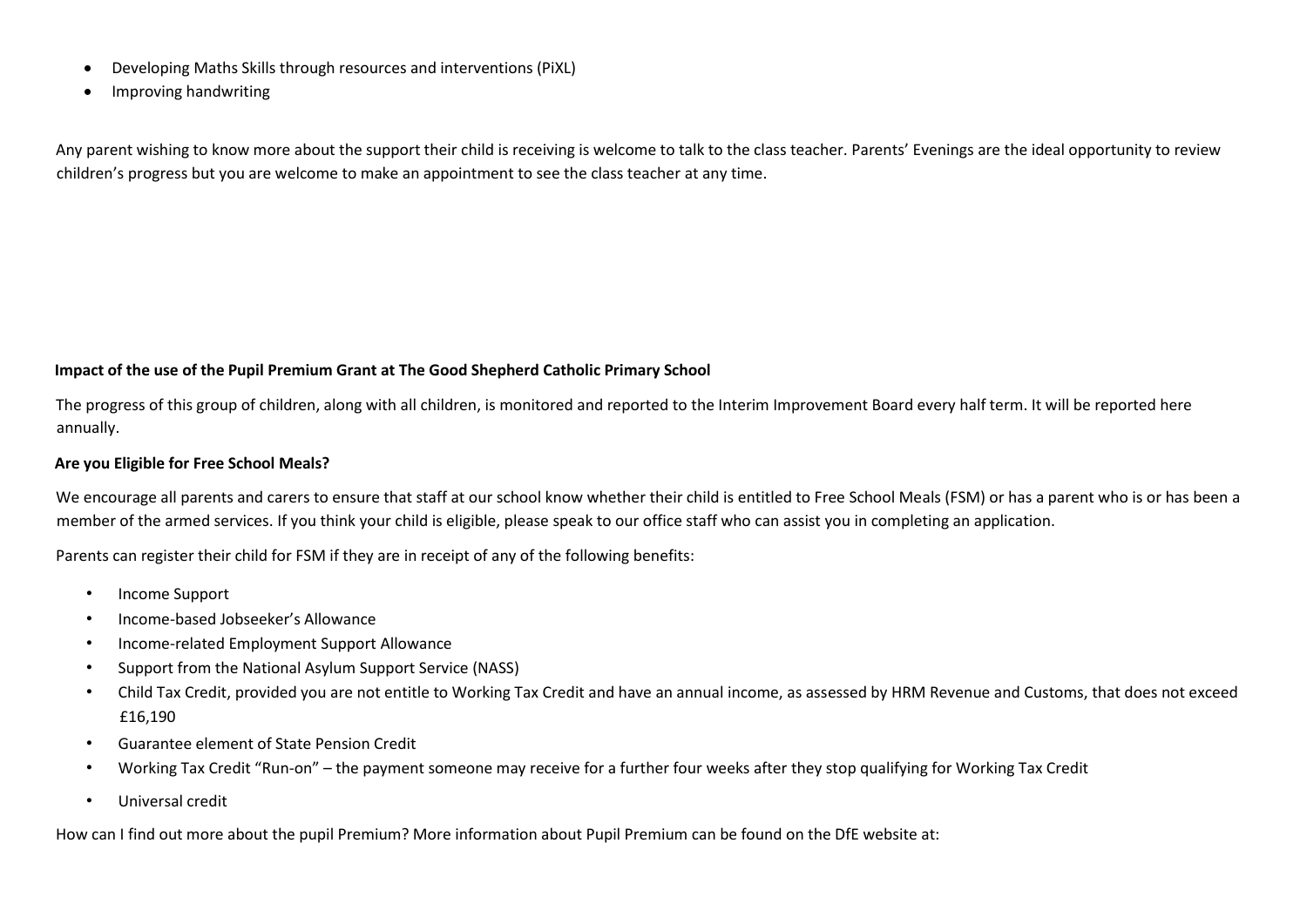## <https://www.gov.uk/government/publications/pupil-premium-conditions-of-grant-2018-to-2019/pupil-premium-2018-to-2019-conditions-of-grant>

### **Even if your child does not want to have school meals, please register your child if you are eligible. The school only receives the extra funding if your child is registered.**

#### **PUPIL PREMIUM SPENDING OVERVIEW 2018-19** Background:

The Pupil Premium is allocated to children from low income families who are known to be eligible for Free School Meals (FSM) and children who have been 'looked after' continuously for more than six months (CLA). Funding also includes pupils eligible for FSM at any point in the last six years (the Ever 6 FSM measure) and children from services families.

Schools are free to decide how they spend the Pupil Premium. We are, however, held accountable for how we have used the funding to support pupils from these families. We are required to publish online information about how we have used the Premium, ensuring that parents and others are made fully aware of the attainment of pupils covered by the Premium and the extra support that they receive.

#### Budget:

In the 2018-19 financial year the amount of Pupil Premium received is currently estimated at £79200. We have planned interventions and projects which will also be supplemented from our delegated budget to ensure that we support all of our most disadvantaged and vulnerable pupils.

| <b>Total Number of Pupils on Roll</b>   | 362     |
|-----------------------------------------|---------|
| Total Number of Pupils Eligible for PPG | 52      |
| <b>Total Amount of PPG received</b>     | £79,200 |
| % of School Population                  | 14%     |

#### **Barriers for future attainment for pupils eligible for PP include:**

- Poor language and communication skills
- Lack of resilience
- Development of higher order reading skills including inference and deduction
- Basic skills in Maths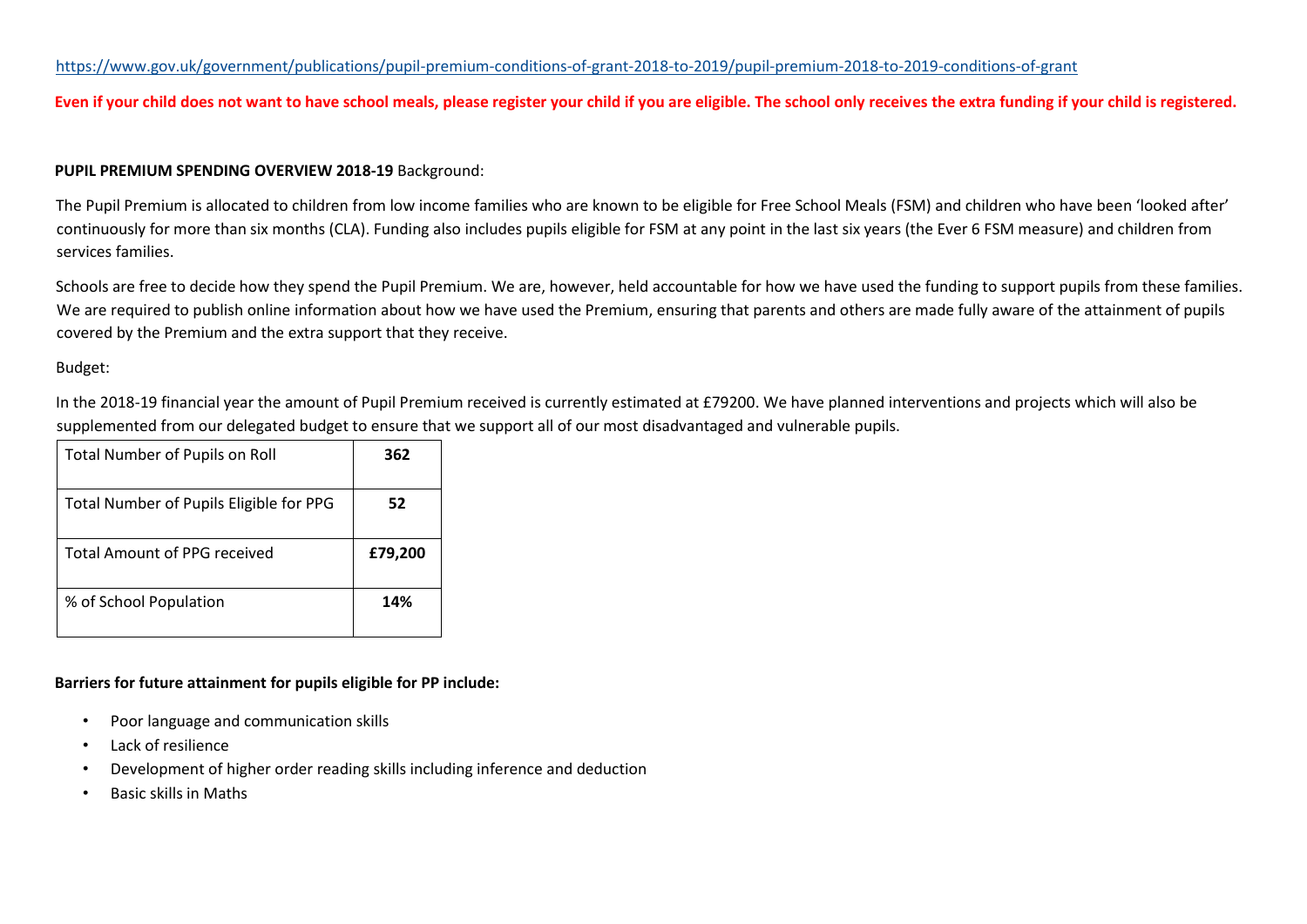# **External barriers include**

- Low attendance rates
- Persistent Lateness
- Poor mental Health and family issues

| <b>Actions</b>                                         | Intended impact                                                                                                                                                                                                                                                                                                                                                                                                         | Cost(f) | Evaluation                                                                                                                       |
|--------------------------------------------------------|-------------------------------------------------------------------------------------------------------------------------------------------------------------------------------------------------------------------------------------------------------------------------------------------------------------------------------------------------------------------------------------------------------------------------|---------|----------------------------------------------------------------------------------------------------------------------------------|
| <b>Uniform Vouchers</b>                                | To ensure all children feel part of the community<br>To provide opportunities to buy more affordable uniform                                                                                                                                                                                                                                                                                                            | £1080   | £1080<br>Had a positive<br>impact on children's<br>self- esteem and so<br>ensured that<br>children were ready<br>to learn.       |
| Contributions to school trips and residential          | To raise self-esteem and confidence, increase opportunities<br>and life experiences. Participation is an important part of<br>learning                                                                                                                                                                                                                                                                                  | £1500   | £2909 spent on<br>subsidising trips.<br>Children accessed<br>trips and in school<br>experiences to<br>support their<br>learning. |
| Year 1 and 2 support for phonics/reading               | To maintain clear focused groups for phonics in KS 1 and into<br>KS2 as necessary<br>To raise attainment by accelerating the progress of<br>disadvantaged pupils in reading and early communication<br>skills, ensuring that the gaps are closing in Foundation Stage<br>and Key Stage 1<br>To dramatically reduce the number of learners who have<br>extreme difficulty with literacy learning in Early Years and KS1. | £7914   | £7914<br><b>Evidenced in Phonics</b><br>as 100% Pupil<br>Premium Children<br>passed                                              |
| Chat away programme including staffing in<br>Reception |                                                                                                                                                                                                                                                                                                                                                                                                                         | £9623   | A successful early<br>intervention for<br>developing Literacy<br>skills.                                                         |
| <b>Beanstalk Readers</b>                               |                                                                                                                                                                                                                                                                                                                                                                                                                         | £2600   | £1600<br>High impact in<br>developing self-<br>esteem and a love of                                                              |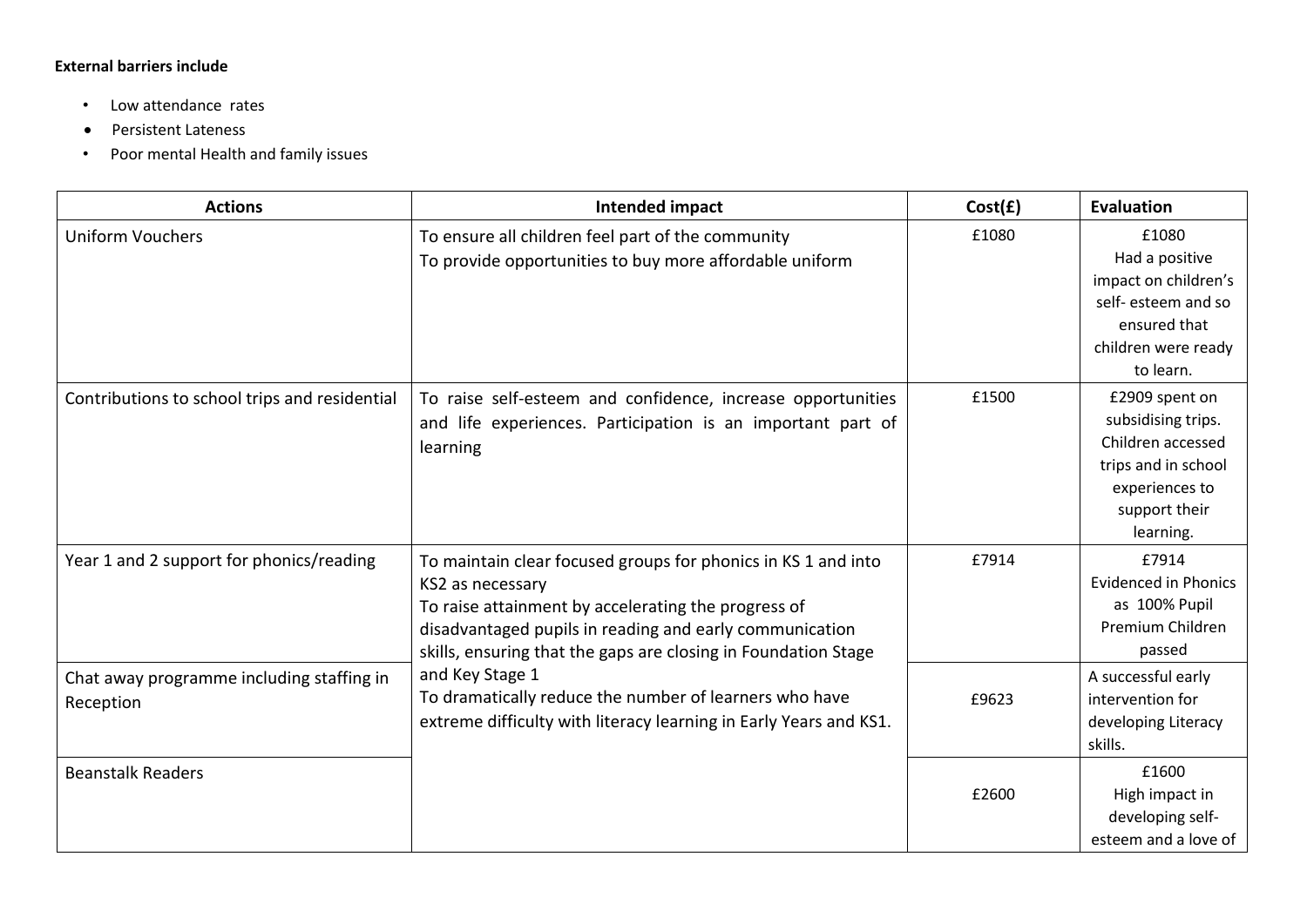|                                                                      |                                                                                                                                                                                                                                                                                                                                                                                                                                                                                                                                      |        | reading in targeted<br>children.                                                                                                                                                                |
|----------------------------------------------------------------------|--------------------------------------------------------------------------------------------------------------------------------------------------------------------------------------------------------------------------------------------------------------------------------------------------------------------------------------------------------------------------------------------------------------------------------------------------------------------------------------------------------------------------------------|--------|-------------------------------------------------------------------------------------------------------------------------------------------------------------------------------------------------|
| <b>Family Support Worker</b>                                         | To reduce external barriers to learning including support for<br>families in crisis.<br>To address individual needs that are impacting on a child's<br>wellbeing and ability to effectively learn<br>To increase attendance percentage to be in line with National<br>and no significant differences between PP and non PP<br>To reduce persistent lateness<br>To work with outside agencies, parents, staff and children to<br>provide support and guidance<br>Rewards for improved attendance (Attendance Assembly<br>Celebration) | £15350 | £15350<br>Families are engaged<br>and appreciated the<br>support offered by<br>the FSW as<br>evidenced in OfSTED<br>2018.<br><b>Persistent Absence</b><br>reduced to below<br>national average. |
| <b>Educational Psychologist</b>                                      | To assess and develop a programme of support for children<br>with psychological barriers to learning                                                                                                                                                                                                                                                                                                                                                                                                                                 | £1500  | £3102<br>Detailed reports<br>provided for<br>targeted children.                                                                                                                                 |
| Transport costs                                                      | To support families who are persistently late or absent                                                                                                                                                                                                                                                                                                                                                                                                                                                                              | £1000  | £1000<br>Enabled children to<br>access school<br>provision.                                                                                                                                     |
| Breakfast Club for invited children and<br>other punctuality support | To ensure that all children are able to start the school day with<br>a nourishing meal<br>To support families and pupils facing challenges<br>Close the attendance and punctuality gap between PPG and<br>non<br>PPG children and provide a nurturing environment                                                                                                                                                                                                                                                                    | £3600  | £3612<br>Provided a calm<br>start for targeted<br>children. Decrease<br>in Persistent<br>Absence rate.                                                                                          |
| Additional Teaching time to work with<br>groups of targeted children | To provide pupils with additional skills and practise in applying<br>key skills in reading and mathematics ready for statutory<br>assessment                                                                                                                                                                                                                                                                                                                                                                                         | £7210  | £7210<br>Impact seen in<br>increased<br>confidence in                                                                                                                                           |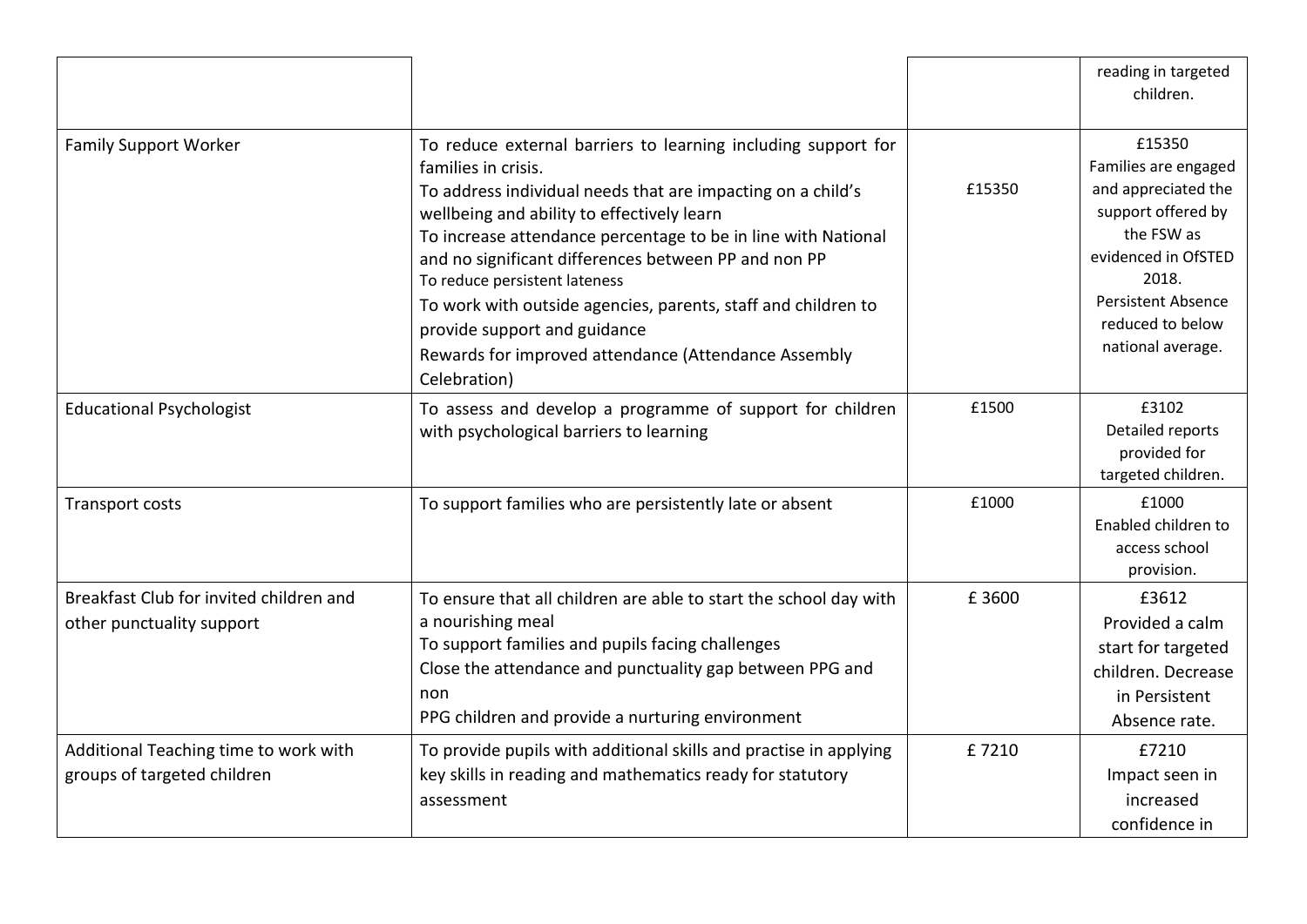|                                                                                        |                                                                                                                                                                                                |        | Speaking and<br>Listening skills<br>especially in EAL<br>children.                                                                                                                                         |
|----------------------------------------------------------------------------------------|------------------------------------------------------------------------------------------------------------------------------------------------------------------------------------------------|--------|------------------------------------------------------------------------------------------------------------------------------------------------------------------------------------------------------------|
| Additional teaching assistants to support in<br>class and provide group interventions. | Ensuring that the gaps are closing by the end of Key Stage 1<br>and Key Stage 2.<br>To improve engagement and enrichment of pupils learning<br>catering for a wider variety of learning styles | £14673 | £6658<br>PP children made<br>progress in line<br>with their peers<br>with some making<br>greater progress.<br>Pastoral support<br>was also given to<br>ensure children<br>were calm and<br>ready to learn. |
| Enable Forest School initiative to be<br>delivered to identified pupils                | To improve the Social and Emotional learning of identified<br>pupils. To develop the Forest School initiative at The Good<br>Shepherd                                                          | £2000  | £2000<br>PP children across<br>the school have<br>accessed the<br>Forest learning<br>Parent<br>questionnaires<br>showed positive<br>well-being impact<br>for their children<br>from forest school          |
| Lunchtime Supervisors                                                                  | To help children develop social skills and communication and<br>language                                                                                                                       | £2676  | £2676<br>Training delivered<br>at the start of the<br>academic year to<br>enable lunchtime                                                                                                                 |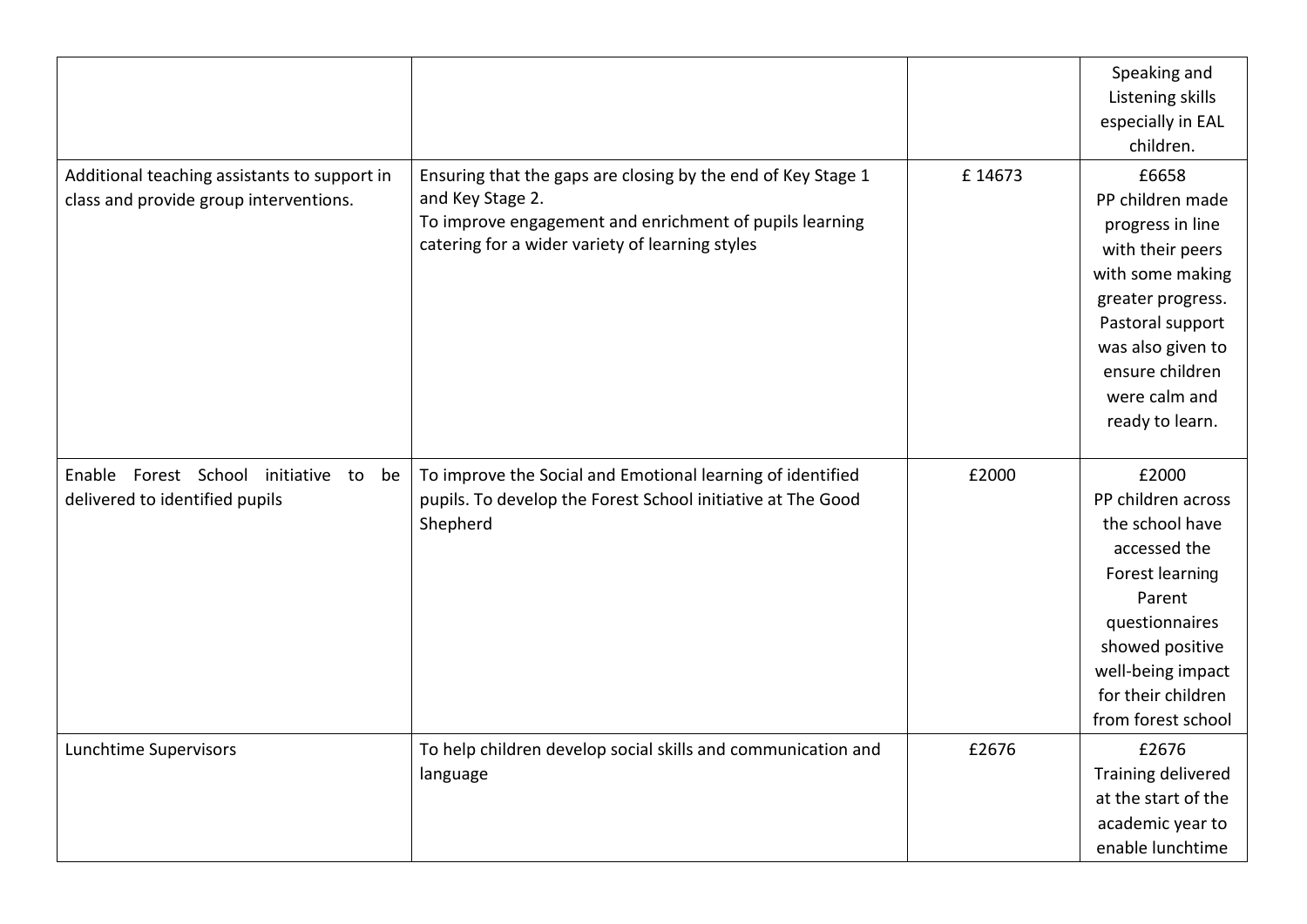|                                                                           |                                                                                                                  |       | supervisors to lead<br>engaging games for<br>the children.                                                                                    |
|---------------------------------------------------------------------------|------------------------------------------------------------------------------------------------------------------|-------|-----------------------------------------------------------------------------------------------------------------------------------------------|
| <b>Homework Clubs</b>                                                     | To support children who struggle to complete school work at home<br>To support their learning                    | £1040 | £1040<br>Well attended club<br>which provided the<br>children with TA<br>support to<br>complete their<br>homework                             |
| To improve outcomes for Pupil Premium<br>children by purchasing resources | Study Guides for KS2 Pupil Premium Children<br>Phonic Story Books<br><b>Handwriting Books</b>                    | £2500 | £2500<br>Outcomes<br>improved in KS2.<br>Phonic results<br>above national.                                                                    |
| Parent Engagement                                                         | Parents are invited in to school to further engage them in their<br>child's learning<br>Open and Coffee Mornings | £200  | £200<br>Open mornings<br>held and KS1<br>parents had a<br>number of<br>opportunities to<br>participate in<br>lessons in mixed<br>Y1/2 classes |
| Subsidised music lessons                                                  | To provide extra-curricular opportunities                                                                        | £721  | £1162<br>To provide<br>opportunities<br>beyond the<br>classroom which<br>encourages                                                           |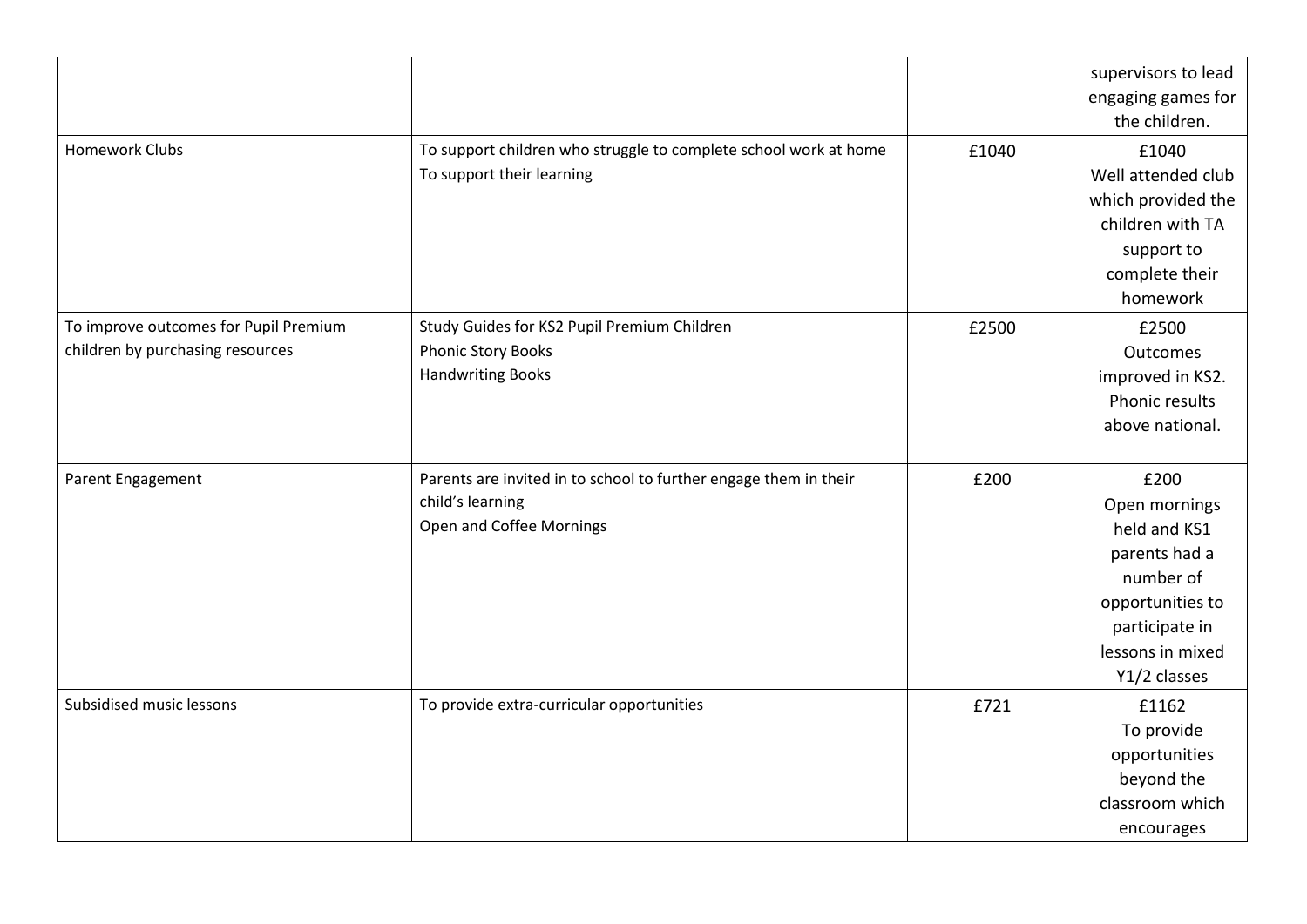|                                  |                                                                                                                                                         |                        | children to learn<br>life skills, develop<br>confidence and<br>self-esteem.                                                                             |
|----------------------------------|---------------------------------------------------------------------------------------------------------------------------------------------------------|------------------------|---------------------------------------------------------------------------------------------------------------------------------------------------------|
| PiXL                             | Training for staff in developing Maths and Reading skills to ensure<br>gaps in attainment between PP children and non PP children are<br>reduced        | £2500<br>(50% of PiXL) | £2500<br>Gaps in learning<br>now being<br>addressed through<br>personalised<br>learning checklists<br>and appropriate<br>interventions put<br>in place. |
| <b>Target Tracker</b>            | To identify and close gaps in learning<br>To improve assessment for learning practices so that staff can<br>respond to the individual needs of children | £1513                  | £1513<br>Gaps in learning<br>now being<br>addressed through<br>accurate<br>assessment.                                                                  |
| TT Rock Stars and Education City | Platforms to support learning at home                                                                                                                   | £133                   | £133<br>All children have<br>the opportunity to<br>access this at home<br>and in school.                                                                |
| <b>Team Teach</b>                | Positive Handling Course for Staff                                                                                                                      | £578                   | £578<br>Majority of staff<br>are now Team<br>Teach trained.                                                                                             |